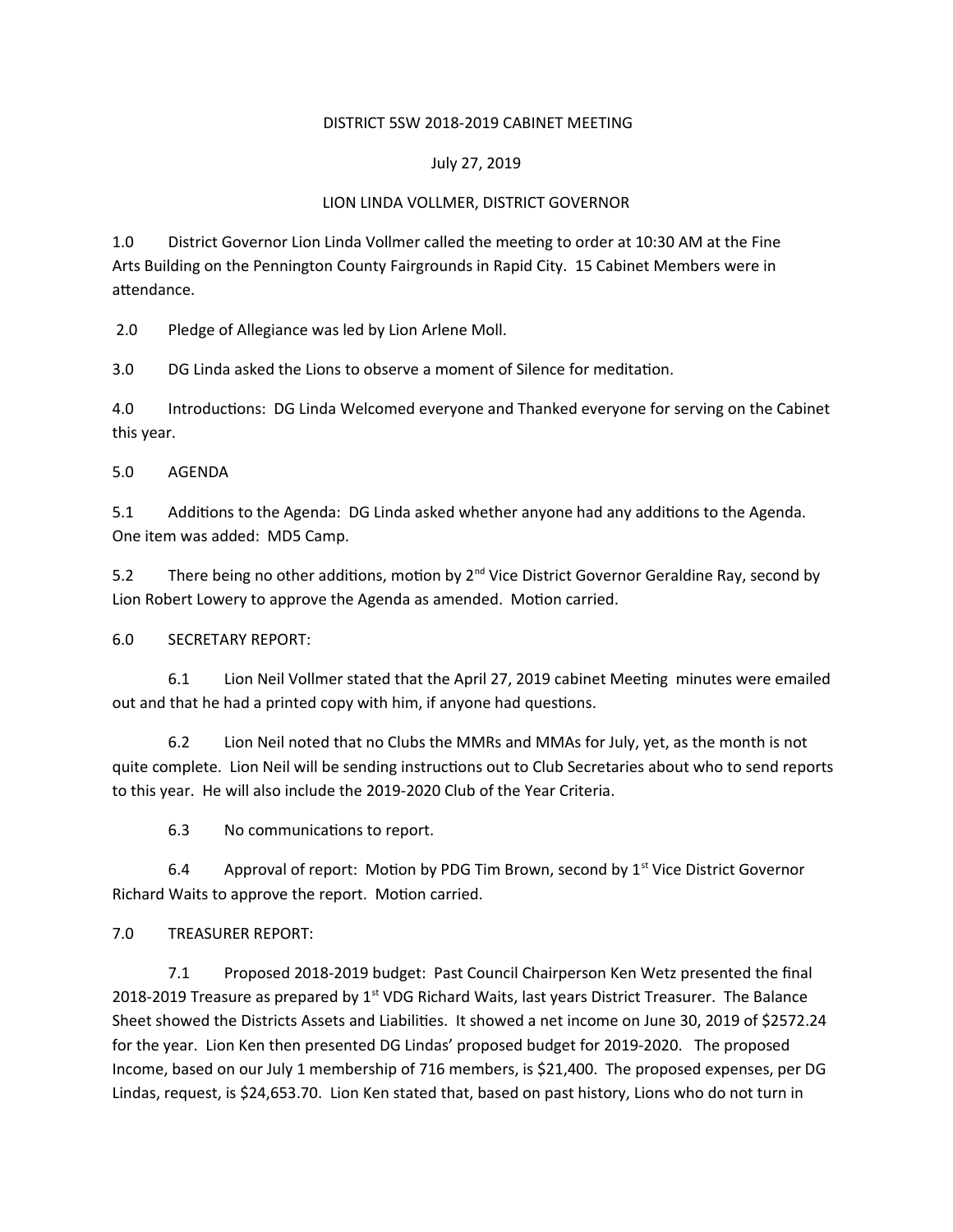expenses will probably make up the difference. A couple of attending Lions stated that they felt uncomfortable working with an unbalanced proposed budget. A statement was made that the unbalanced budget could be remedied by adding a income line item of "Transfer from Savings" in the amount necessary to present a balanced budget. A couple Cabinet Members stated that that change would make them feel better and better represent our current situation. Lion Ken noted that he will do so.

7.2 Club Dues: Lion Ken noted that he has not yet sent out a dues notice to the Clubs as he can not due Banking transactions until he is authorized to do so at todays Cabinet meeting. He will then proceed with the dues notices.

7.3 Delinquent Clubs: None as of today.

7.4 Expense vouchers—new ones for this year are available today. PDG Ted Pukas stated that he will put a copy on to the District Web site.

7.5 Financial Institution: Lion Ken talked with the Cabinet on changing Banks for this year. Having the Districts funds in the local Newell Bank would make it easier for him to handle the account. The Bank is First National Bank of Pierre, Newell Branch. Motion by Lion Neil, second by Lion Jim Treloar to allow Lion Ken to change Bank Institutions. Motion carried. A second motion, made by Lion Richard, second by Lion Arlene Moll, was made to authorize Lion Ken Wetz to be the authorized signator for our District Bank Account. Lion Ken noted that DG Linda and  $1<sup>st</sup>$  VDG Richard should be shown as signators also. Motion carried.

7.6 Motion by Lion Tim Brown, second Lion Ron Bunnell, to follow MD5 recommended expense reimbursements for 5SW this year, ie, Lodging of up to \$75/day, meals per diem of \$35 and mileage allowance of \$0.35/ mile. Motion carried.

7.7 Approval: Motion by PDG Ted Pukas to approve the report and to file it for audit. Second by PDG Doug Scheller. Motion carried.

8.0 CABINET COMMITTEE REPORTS:

# 8.1 ADMINISTRATIVE COMMITTEES: 1<sup>ST</sup> VICE DISTRICT GOVERNOR RICHARD WAITS

 DISTRICT WEB SITE: Lion Ted Pukas, PDG. He noted that the web site is basically the same. He encourages Clubs to submit information to him, ie, stories and pictures. A reminder that pictures are to be sent in J-peg format, pdf file.

AUDIT: Lion Rick Brady will be doing the audit soon and will present it at the Fall Rally.

CONSTITUTION & BY-LWAS: Lion Stan Anker, he will make a presentation later in the program.

GMT-DISTRCIT MEMBERSHIP: No report due to confusion over who is District Membership Chair and District Global Leadership Chair.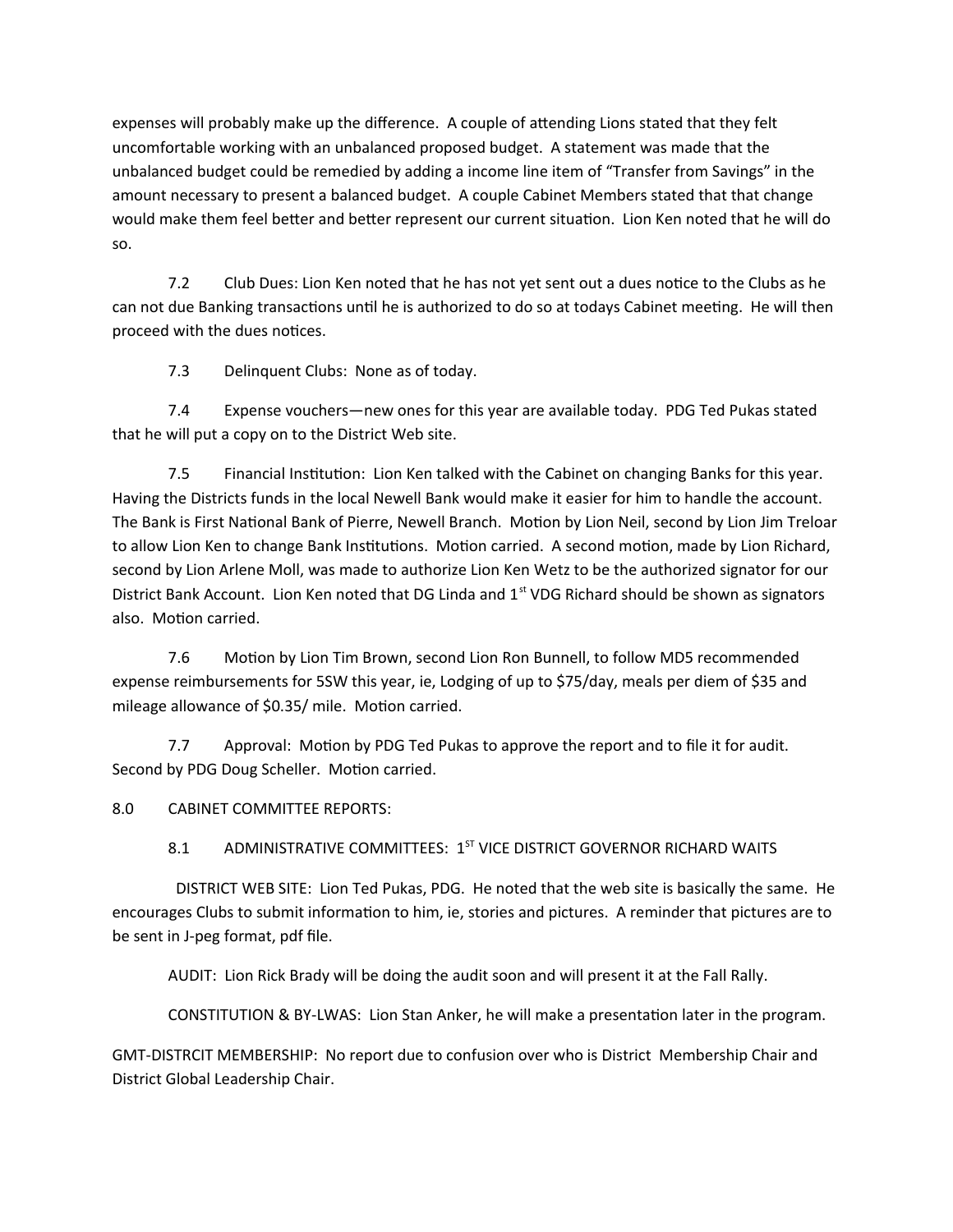DISTRICT ADMINISTRATOR:

# 8.2 SERVICE COMMITTEES: 2<sup>nd</sup> VICE DISTRCIT GOVERNOR GERALDINE RAY

OPPORTUNITIES FOR YOUTH: Youth Exchange CAMP: Nathan Chicoine sent a report. He stated that a contract has NOT been signed yet for the 2021 Camp. Question seemed to be on MD5 approving the contract, facility, etc. Confusion on how much the facility was charging per camper. DG Linda will talk with Lion Nathan to better understand the contract and plan.

ENVIRONMENTAL: Lion Ken Miller has lined up a trip to the Mammoth Site in Hot Springs for Friday, Oct 11. He will provide more details soon.

ORIENTATION: Lion Donna Wetz noted that she is surprised how few Clubs do Orientation. DG Linda has selected Orientation as one of her primary areas of importance for this year. She feels that Orientation gets a new Member off, from the start, in understanding what Lions is. Lion Donna will be presenting an Orientation program at the Fall Rally. Lion Donna plans to reach out to every 5SW Club relating to them the importance of Orientation on Retention.

BACK PACKS: Lion Ashley Burkhead talked about the uses for Backpacks in todays Society. She has prepared a list of good items to include in a backpack. She will be contacting Clubs asking for their help with needed items or for a cash donation. DG Linda wants to put some backpacks together at the Fall Rally.

WOMENS VOICE: No Report.

PEACE POSTER: No report.

DIABETES: No report.

LEO CLUB: 3 Newell Leo Club Members will be leaving Sunday, July 28<sup>th</sup> for the MD5 Youth Exchange Camp. A van is being rented to haul the kids to Camp in Saskatchewan. In addition, I Newell Leo, John Jackson, is in the Netherlands on an MD5 sponsored exchange. This is a 4 week trip.

NEWSLETTER: Lion Neil reported that there are some publication problems, getting it published and mailed in a timely fashion. Current issue should be arriving any day.

8.3 ZONE CHAIR COORDINATOR: Committee Chair Lion Jim Treloar sent a report outlining his strategy in working with the Zone Chairs. Following the Cabinet Meeting, Lion Neil met with the 2 Zone Chairs who attended and Lion Jim. He presented a booklet that DG Linda had put together and discussed the expectations of Zone Chairs.

9.0 OLD BUSINESS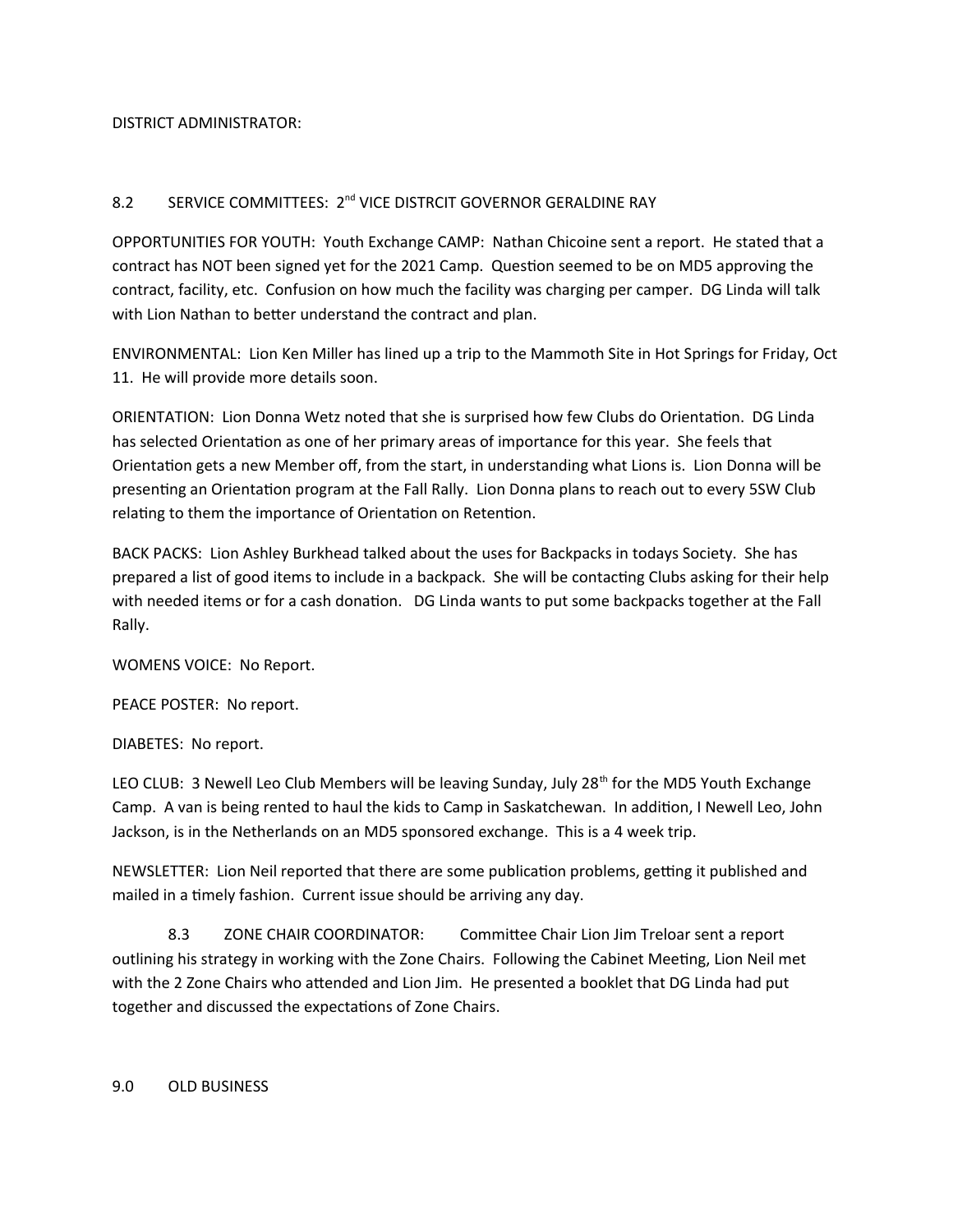9.1 YOUTH CANCER CAMP REPORT: PDG Tim Brown gave a report and some background. He noted that Carol Johnson, a Realtor in Sturgis, had researched the possibility of conducting a Youth Cancer Camp at her Campground facility near Sturgis. She learned of a national organization that did such Camps, Camp Quality, USA. She contacted them and they agreed to conduct the Camp at the Johnsons facility. Camp Quality administers many such camps around the US each year. They provided a local Camp Coordinator who lined up the balance of the needed staff. Only 6 local Youth signed up, which put the Camp in jeopardy of being canceled. Camp Quality decided to bring 4 campers from Tennesse with them in order to justify conducting the Camp here. The overall Administrator of Camp Quality really wanted to see the Camp held here in the Black Hills. He felt that the local Staff would learn so much that will help them in the future. They had a 4 day Camp and are looking forward to next year and a full 7 day Camp. DaBus Company in Sturgis donated a bus for traveling, Lion Marv Nible of Sturgis donated his time to drive it and Sturgis Lion Leann Smith donated her time as the Camp nurse. Northwestern Mutual Insurance Company agreed to provide money for 2 years. Hill City Lion Robert Lowery was the point man on that donation. Lion Tim stated that this is a District Project, that we did put \$2500 into the project, thus every Club in the District can take credit for helping. He also pointed out that this is not a Sturgis or Northern Hills Lions Project. He asked all of the Clubs across South Dakota to begin promoting this for next year and to start looking for Youth Cancer survivors who could attend. More information, such as dates, will be forthcoming.

9.2 2019 STATE CONVENTION SHORTFALL: 1<sup>st</sup> VDG Richard stated that he, as current District Treasure, has received a bill from 5SE for what they perceive is our share of the shortfall that occurred at this Januarys State Convention. He pointed out that there is a 5SE/5SW fund of a maximum of \$7500 designated to pay for shortfalls that may occur at a State Convention. The fund is held by and administered by 5SE. Per the Agreement of Understanding between the 2 Districts, once the fund reaches \$7500, whenever a Convention makes a profit, the profit is split between the 2 Districts proportionately to their number of Members. He further noted that in the 3 previous years, the Conventions have made a profit and we have received checks. Motion by PDG Julaine Arient-Rollman, second by PDG Ken Wetz that we NOT pay the bill. Motion carried. DG Linda stated that she and PDG Neil will talk with 5SE District Governor John Emmett about the misunderstanding.

#### 10.0 NEW BUSINESS:

10.1 FALL RALLY COMMITTEE REPORT: DG Linda reminded the Cabinet Members of the Fall Rally in Mobridge on Oct  $4<sup>th</sup>$  & 5<sup>th</sup>. She stated that the Registration Form is in the current Newsletter, that should be arriving soon. Speakers are lined up and include an International Director, a representative from Leader Dog, presentations on Orientation and Campaign 100, a fun time prepping Backpacks and other things. The Wrangler Hotel is the headquarters. Lion Ted will put the Registration form on the Web Page.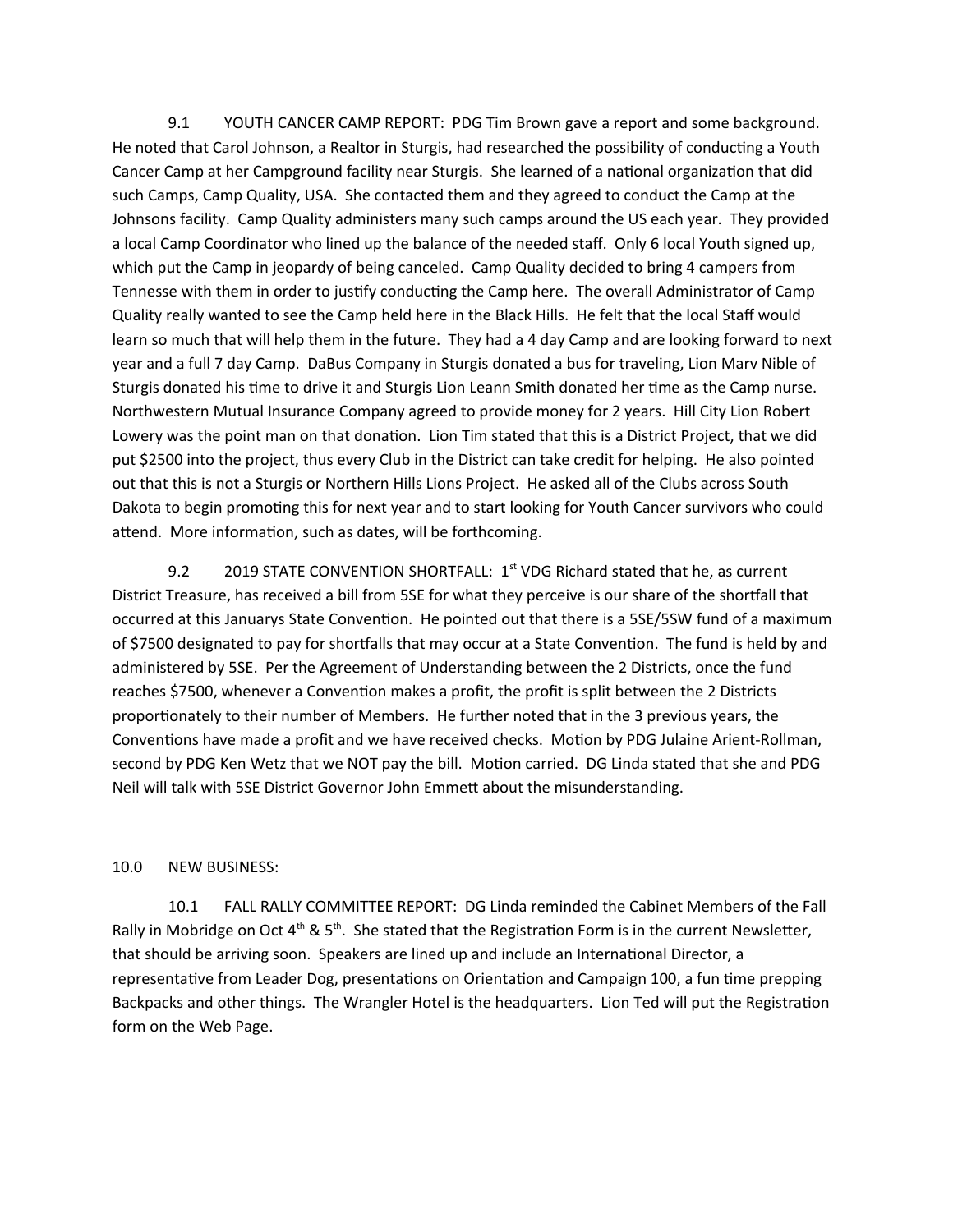10.2 DIRECTORY ON THE WEB PAGE: PDG Ted offered to put the complete directory onto the Web page. Discussion followed on confidentiality of information. Motion by Lion Ron Bunnell, second by Lion Robert Lowery NOT to publish the directory. Motion carried.

10.3 CONSTITUTION & BY LAWS: Lion Stan Anker discussed the possible change to the By Laws that may be necessary if the District Lions approve a proposal to move the State Lions Convention to the Fall of each year. Lion Stan pointed out that any proposed change to the By Laws requires that Lions Members be notified at least 20 days prior to the date of the vote. In addition, Lion Stan recommended that 5SW adopt the Lions Internationals Standard Constitution and By Laws. Items specific to our District can be added to the Standard document.

10.4 CLUB OF THE YEAR CONTEST CRITERIA: DG Linda presented her criteria for this years contest. She has made some minor changes on the point values of some items. The criteria will be sent out to the Clubs soon.

10.5 SD LIONS FOUNDATION REPORT: PDG Doug Scheller gave a report. He noted that the Foundation needs to raise more funds in order to continue their mission. There are always requests for more funds than are raised. Board currently has a fund raising campaign titled Campaign 2020. Lion Doug noted that the KidsSee program is one of the best programs that the Foundation has done. He stated that there is less emphasis on hearing aides assistance, which follows Lions Internationals focus. Locally, Lion Doug noted that the Rapid City Lions Clubs will be doing screenings during the Central States Fair and that more helpers are always welcome.

10.5 DAKOTA LIONS SIGHT & HEALTH REPORT: Lion Collin Keeler, Pres., Dakota Lions Sight & Health, submitted a written report. He noted that the Sight & Health Board annual report can be found at [www.dakotasight.org/](http://www.dakotasight.org/) and select "who we are" and then "annual reports". A snap shot of 2019 shows 807 total donors (up 121 over 2018), corneal transplants of 882 (down from 909 last year) and 154 tissue donors (up from 126). Notable recent events include the completed AATB inspections and receiving a Level A-3 accreditation, EBAA inspection to be done in August, ending the fiscal year financially strong.

10.6 DISTRICT OFFICER ANNOUNCEMENTS: 1<sup>st</sup> Vice District Governor Richard Waits announced that he intends to seek the Office of District Governor Elect at the Fall Rally.

 $2^{nd}$  Vice District Governor Geraldine Ray announced that she intends to seek the position of 1<sup>st</sup> Vice District Governor Elect at the Fall Rally.

No announcements of candidates for the position of  $2<sup>nd</sup>$  Vice District Governor Elect.

10.7 FALL RALLY, 2020 INVITATION:

One may not be needed, depending on question of moving the State Convention to the Fall.

10.8 CABINET RECOMMENDATION: Lion Neil stated that our By Laws requires the Cabinet to pass a resolution of support for changes to the By Laws. Motion by Lion Donna Wetz, second by Lion